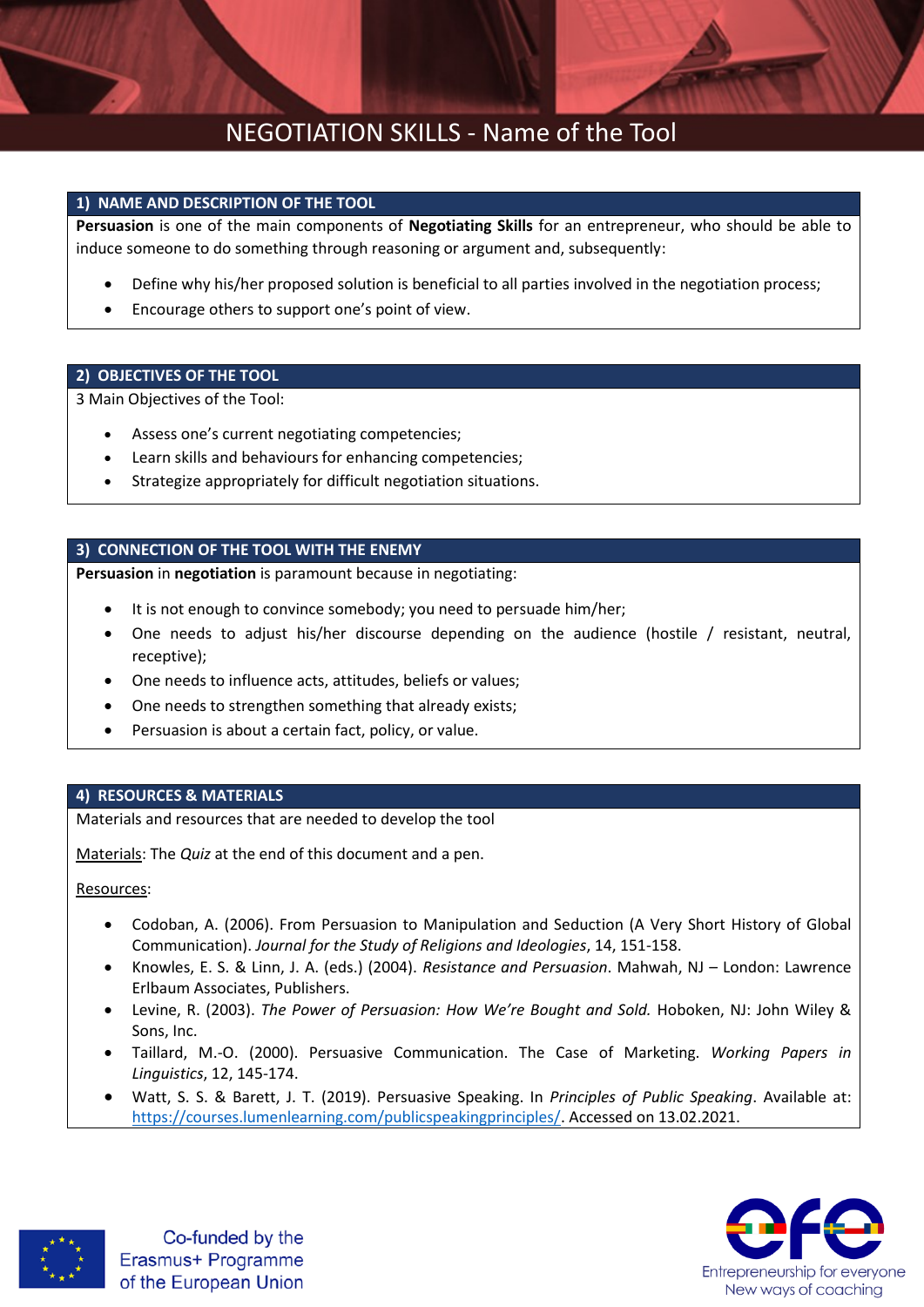## NEGOTIATION SKILLS - Name of the Tool

### **5) IMPLEMENTATION OF THE TOOL**

The sequence of steps and an approximate timing of the actions to be taken are as follows:

- Step 1, 10 minutes. *Read the first two columns in the Quiz at the end of this document*:
	- Pay attention to the wording:
	- Look up words in the dictionary if you do not understand all the words.
- Step 2, 5 minutes. *Score yourself*:
	- Tick "Yes" or "No" for each issue;
	- Be totally honest with yourself if you want the quiz to be meaningful;
	- Be tough.
- Step 3, 10 minutes. *Add it up*:
	- Calculate how much of you as a persuader is also being a "Calculator", a "Collaborator", an "Investigator", or a "Motivator";
	- Example: to see the percentage of "Calculator", keep in mind that one "Yes" represents 33.33%, two "Yes" represent 66.66%, and three "Yes" represent 100%;
	- One "Yes" in "Collaborator" represents 25%, one "Yes" in "Investigator" represents 16.66%, and one "Yes" in "Motivator" represents 33.33%%;
	- If your overall score is 100%, you are the best persuader ever!

**Do not forget**: The Persuader is good at public speaking and performs well as a leader. Those with this trait are good at selling an idea / a product. Persuaders are usually self-starters and are comfortable dealing with all types of people. Careers for this trait include politicians, real estate agents, and social media directors.

#### **6) WHAT TO LEARN**

With this tool, one can learn:

- How much of him/her as a persuader is also a calculator, a collaborator, an investigator or a moderator;
- How to be a better persuader;
- How to communicate more effectively as a persuader;
- How to focus simultaneously on the negotiation results and relationship to achieve one's objective;
- The kind of persuader he/she is;
- What his/her strengths and weaknesses as a persuader are;
- What needs to be done to improve as a persuader.



Co-funded by the Erasmus+ Programme of the European Union